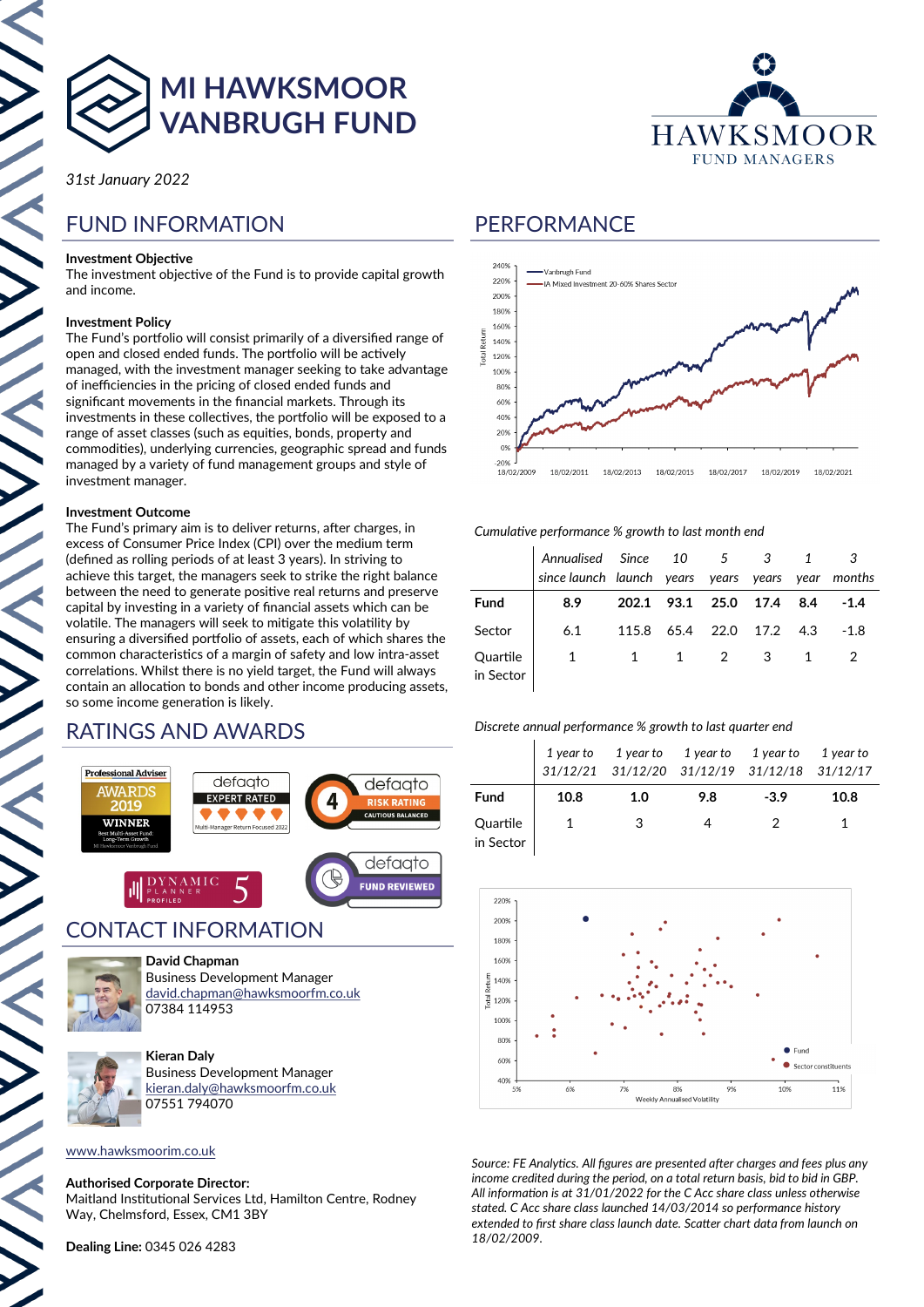$\sum_{i=1}^{n}$ 

|                                             | Weighting |
|---------------------------------------------|-----------|
| <b>WisdomTree Physical Gold</b>             | 4.0%      |
| Allianz Strategic Bond                      | 3.6%      |
| <b>TwentyFour Monument Bond</b>             | 3.4%      |
| <b>Oakley Capital Investments</b>           | 3.3%      |
| Phoenix Spree Deutschland                   | 3.1%      |
| <b>CG Dollar</b>                            | 2.8%      |
| Gresham House UK Multi Cap Income           | 2.8%      |
| Prusik Asian Equity Income                  | 2.7%      |
| <b>CIM Dividend Income</b>                  | 2.6%      |
| Jupiter Gold & Silver                       | 2.5%      |
| Schroder Strategic Credit                   | 2.5%      |
| Ninety One Global Gold                      | 2.4%      |
| Angel Oak Multi-Strategy Income             | 2.2%      |
| <b>Polar Capital UK Value Opportunities</b> | 2.1%      |
| Polar Capital Global Insurance              | 2.0%      |
| <b>Crux UK Special Situations</b>           | 2.0%      |
| <b>Artemis Global Select</b>                | 1.9%      |
| Hipgnosis Songs                             | 1.9%      |
| <b>Taylor Maritime</b>                      | 1.8%      |
| Polar Capital Global Convertibles           | 1.8%      |

# FUND FACTS

**Launch Date:** 18th February 2009

**Fund Size:** £220.9m

**Total Number of Holdings:** 54

**Exposure to Investment Trusts:** 40.0%

**Type of Fund:** OEIC UK UCITS Scheme

**Sector:** IA Mixed Investment 20-60% Shares

**ISA Availability:** Yes

**Fund Managers:** Ben Conway, Daniel Lockyer and Ben Mackie assisted by Dan Cartridge

**Price:** Available at [www.hawksmoorim.co.uk](http://www.hawksmoorim.co.uk) and [www.maitlandgroup.com](http://www.maitlandgroup.com)

**Platform Availability:** 7IM, Aegon, AJ Bell Investcentre, Allfunds, Allianz Life, Ascentric, Aviva, Canada Life International, Chelsea Fundstore, Elevate, Embark, Fidelity FundsNetwork, Hargreaves Lansdown, Interactive Investor, James Hay, L&G International, La Mondiale, Lombard, Moventum, Novia, Novia Global, Nucleus, Parmenion, Pershing Nexus, Pictet, Prudential International, Quilter, Quilter Ireland, Quilter Isle of Man, Seb Life International, Standard Life, Transact, True Potential, Utmost Wealth Solutions, Zurich

# TOP 20 HOLDINGS PORTFOLIO BREAKDOWN

#### **Asset Breakdown**

- Equities 28%
- Private Equity 6.4%
- Sovereign Bonds 6.8%
- Corporate Bonds 5.1%
- Convertible Bonds 1.8%
- Other Bonds 11.8%
- Real Assets 22.6%
- Resources (inc. Precious Metals) 9.1%
- $\Box$  Cash 8.4%

### **Geographic Breakdown**

- UK42.6%
- Europe ex UK 8.8%
- North America 20%
- $\blacksquare$  Japan 5.5%
- Asia ex Japan 8.1%
- Emerging Markets 2%
- Other 13%

## **Currency Breakdown**

- Sterling 54.7%
- US Dollar 18.9%
- Euro 8.1%
- Japanese Yen 5.4%
- Other 12.9%





# INCOME

**Historic Yield:** 1.96%

**XD Dates:** 1st May and 1st November

**Payment Dates:** 30th June and 31st December

## SHARE CLASS IDENTIFIERS

|             | <b>B</b> Income |                | B Accumulation B Accumulation EUR C Income |         | C Accumulation D Income                             |         | D Accumulation |
|-------------|-----------------|----------------|--------------------------------------------|---------|-----------------------------------------------------|---------|----------------|
| Sedol       | <b>B62HV74</b>  | <b>B55LY99</b> | B908471                                    | BJ4GVR0 | BJ4GVO9                                             | BJ4GVT2 | BJ4GVS1        |
| <b>ISIN</b> |                 |                | IGB00B62HV744 GB00B55LY991 GB00B9084716    |         | GB00BJ4GVR00 GB00BJ4GVO92 GB00BJ4GVT24 GB00BJ4GVS17 |         |                |